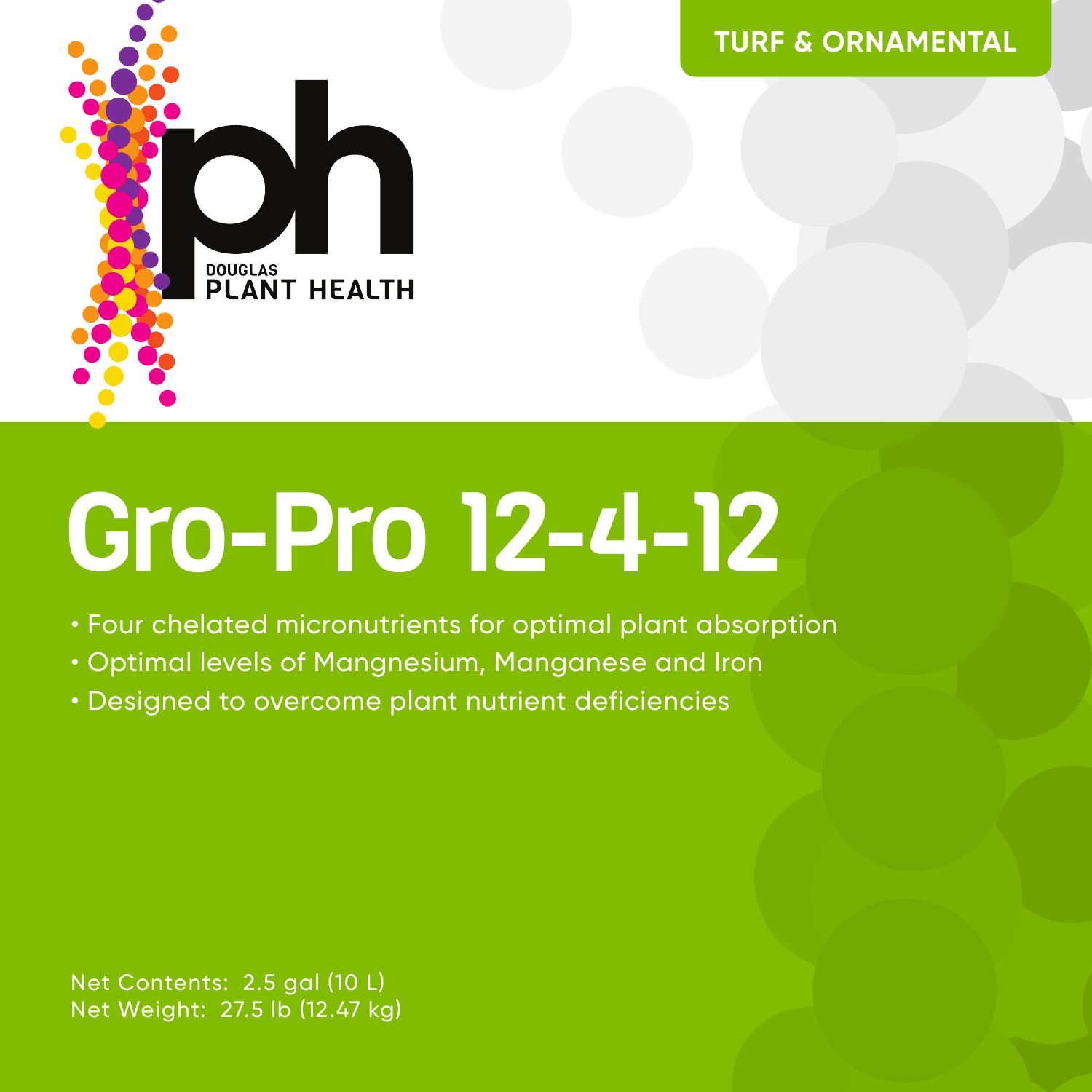# Gro-Pro 12-4-12 FOO2873

#### **Guaranteed Analysis:**

| Total Nitrogen (N)<br>12%                                   |
|-------------------------------------------------------------|
| 5.5% Urea Nitrogen                                          |
| 1% Ammoniacal Nitrogen                                      |
| 5.5% Water Soluble Nitrogen*                                |
| Available Phosphate $(P_2O_5)$ 4%                           |
| Soluble Potash $(K_2O)$ 12%                                 |
| Magnesium $(Mg)$ 0.5%                                       |
| 0.5% Chelated Magnesium (Mg)                                |
|                                                             |
| 1% Chelated Iron (Fe)                                       |
|                                                             |
| 0.2% Chelated Manganese (Mn)                                |
|                                                             |
| 0.05% Chelated Zinc (Zn)                                    |
| 0.02%                                                       |
| Derived From: Urea, Urea-Triazone Solution, Potassium       |
| Carbonate, Ammonium Polyphosphate, Iron EDTA, Manganese     |
| EDTA, Magnesium EDTA, Zinc EDTA, Sodium Borate.             |
| *5.5% slowly available Nitrogen from Urea-Triazone Solution |
|                                                             |

#### **Soil Amending Ingredients**

| <b>Active Ingredients</b>                                                        |  |
|----------------------------------------------------------------------------------|--|
| Humic Acid (derived from Leonardite) 0.5%                                        |  |
| Monosaccharides/Polysaccharides (Microbe food). . 2%                             |  |
| Wetting Agent (Yucca schidigera extract) 0.1%                                    |  |
| Total Other Inert Ingredients 97.4%                                              |  |
| <b>Product Specifications:</b>                                                   |  |
| Weight per gallon. $\ldots$ . $\ldots$ . $\ldots$ . $\ldots$ . 11.5 lbs.         |  |
| Weight per liter $\ldots$ $\ldots$ $\ldots$ $\ldots$ $\ldots$ $\ldots$ . 1.38 Kg |  |
|                                                                                  |  |
| 1 gallon contains 1.3 lbs Nitrogen                                               |  |

#### **Product Description:**

Gro-Pro 12-4-12 can be used on all varieties of palms, landscape, trees, grasses. This N-P-K solution is enriched with a blend of supplements not contained in conventional fertilizers. It contains slow release nitrogen and 4 essential micronutrients. Our slow release nitrogen acts as a sticker/spreader ensuring coverage of nutrients and beneficial ingredients.

It is ideal for embankments and bunker surrounds where water run-off is a concern. Gro-Pro has been formulated

Condition of Sale and Warranty: Douglas Plant Health, Inc. warrants that the product conforms to its chemical description and is reasonably fit for the purpose stated on the label only when used in accordance with label directions under normal conditions of use. Handling, storage and use of the product by Buyer or User are beyond the control of Douglas Plant Health and Seller. Risks such as crop injury or other unintended consequences resulting from, but not limited to, weather or soil conditions, presence of other materials, disease, pests, drift to other crops or property, or failure to follow label directions will be assumed by Buyer or User. IN NO CASE WILL DOUGLAS PLANT HEALTH, INC OR SELLER BE HELD LIABLE FOR CONSEQUENTIAL, SPECIAL, OR INDIRECT DAMAGES RESULTING FROM THE HANDLING, STORAGE OR USE OF THIS PRODUCT

and tested for low salts so that it will not injure young turf or plant materials. It can be used for low water volume spray programs, as recommended for urban plantings, where paved areas make it difficult to apply large volumes of water. This program utilizes less water than a standard program. Be sure to follow all mixing instruction carefully. DO NOT APPLY NEAR WATER, STORM DRAINS, OR DRAINAGE DITCHES. DO NOT APPLY IF HEAVY RAIN IS EXPECTED. APPLY THIS PRODUCT ONLY TO YOUR LAWN/GARDEN, AND SWEEP ANY PRODUCT THAT LANDS ON THE DRIVEWAY, SIDEWALK, OR STREET, BACK ONTO YOUR LAWN/GARDEN

In Virginia, this lawn fertilizer, which contains phosphate, is intended only for nonagricultural use on (i) turf during its first growing season, (ii) turf areas being repaired or renovated, and (iii) turf where a soil test performed within the last 3 years indicates a phosphate deficiency. This fertilizer is not intended for the routine maintenance of turf.

| <b>FIRST AID</b>                                                                                                                                                                                                                             |                                                                                                                                                                                               |  |  |  |
|----------------------------------------------------------------------------------------------------------------------------------------------------------------------------------------------------------------------------------------------|-----------------------------------------------------------------------------------------------------------------------------------------------------------------------------------------------|--|--|--|
| IF SWALLOWED:                                                                                                                                                                                                                                | Rinse mouth. Do NOT induce vomiting. Drink 1 or 2 glasses of water. Never<br>give anything by mouth to an unconscious person. Call a poison center or<br>doctor/physician if you feel unwell. |  |  |  |
| IF IN EYES:                                                                                                                                                                                                                                  | Rinse cautiously with water for several minutes. Remove contact lenses, if<br>present and easy to do. Continue rinsing If eve irritation persists: Get medical<br>advice/attention.           |  |  |  |
| IF ON SKIN:                                                                                                                                                                                                                                  | Wash off immediately with soap and plenty of water while removing all<br>contaminated clothes and shoes. If skin irritation persists, call a physician.                                       |  |  |  |
| IF INHALED:                                                                                                                                                                                                                                  | Remove exposed individual(s) to fresh air for 20 minutes. Consult a physician/<br>poison center if individual's condition declines or if symptoms persist.                                    |  |  |  |
| You may also contact 1-352-323-3500 day or night for emergency treatment information. If<br>medical advice is needed, have product container or label at hand (P101), Keep out of reach of<br>children (P102), Read label before use (P103). |                                                                                                                                                                                               |  |  |  |
| STORAGE: Keep container tightly closed. May be stored in unheated area, but keep from<br>freezing. Store in areas inaccessible to children and pets.                                                                                         |                                                                                                                                                                                               |  |  |  |
| DISPOSAL: Dispose of contents/container in accordance with local/regional/national/                                                                                                                                                          |                                                                                                                                                                                               |  |  |  |

DISPOSAL: Dispose of contents/container in accordance with local/regional/national/ international regulations. Do not reuse container.

The following precautionary statements and pictograms are based on the Globally Harmonized System of classification and labeling of chemicals (GHS) and are mandated by the Occupational Safety and Health Administration (OSHA).



## **Douglas Plant Health**

1550 E. Old 210 Highway Liberty, MO 64068 (800) 648-7626 www.DouglasPlantHealth.com



Information regarding the contents and levels of metals in this product is available on the internet at http://www.aapfco.org/metals.html